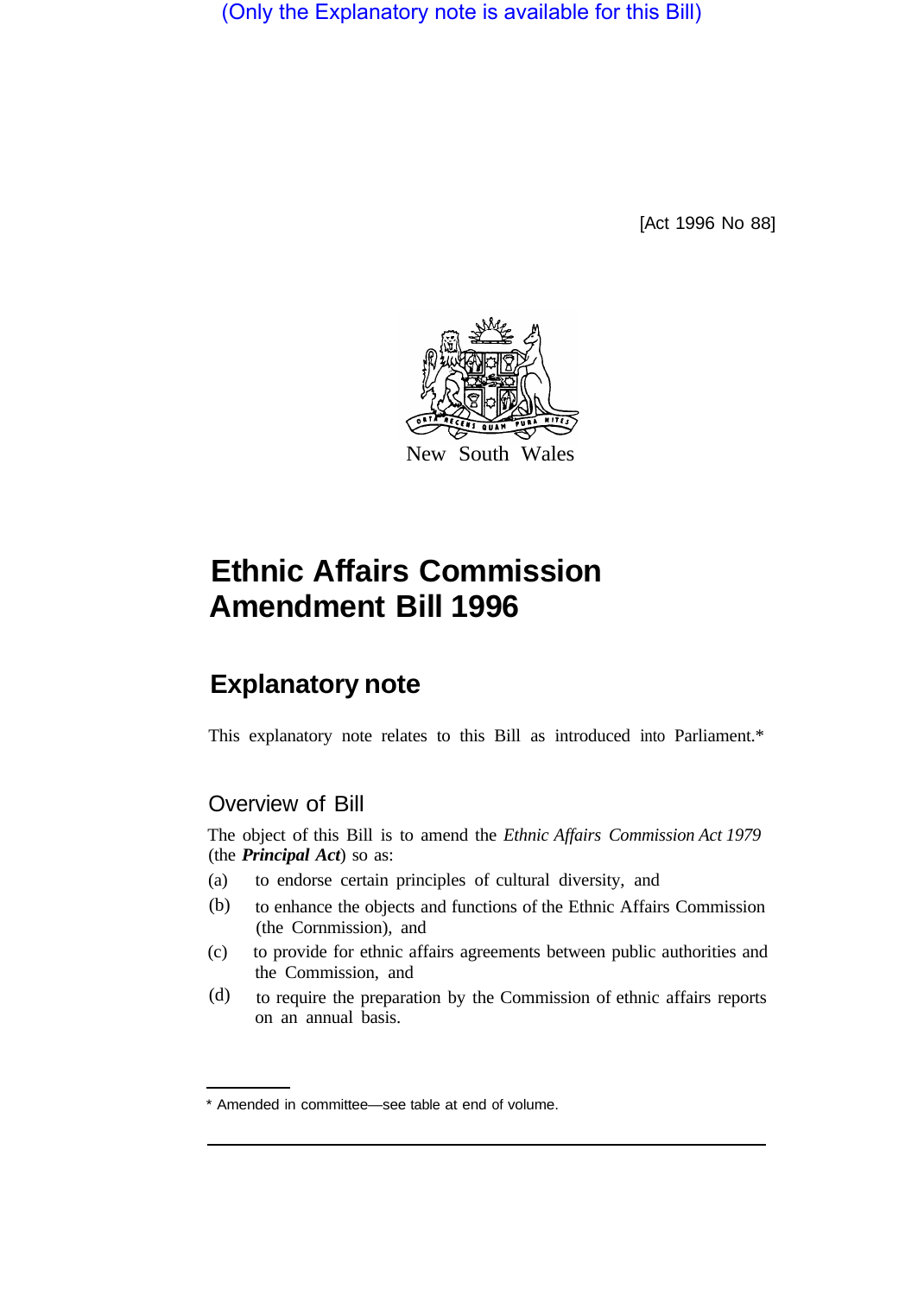Ethnic Affairs Commission Amendment Bill 1996 [Act 1996 NO 88]

Explanatory note

## Outline of provisions

**Clause 1** sets out the name (also called the short title) of the proposed Act.

**Clause 2** provides for the commencement of the proposed Act on a day or days to be appointed by proclamation.

**Clause 3** is a formal provision giving effect to the amendments to the *Ethnic Affairs Commission Act 1979* set out in Schedule 1.

#### **Schedule 1 Amendments**

**Schedule 1 [I]** inserts proposed section 3 (Principles of cultural diversity).

Proposed section 3 (1) provides that Parliament recognises and values the cultural diversity of the people of New South Wales, and accordingly endorses the following four principles of cultural diversity:

#### **Principle 1**

All individuals in New South Wales should have the greatest possible opportunity to contribute to, and participate in, all aspects of public life.

#### **Principle 2**

All individuals and public institutions should respect and accommodate the culture, language and religion of others within an Australian legal and institutional framework where English is the primary language.

#### **Principle 3**

All individuals should have the greatest possible opportunity to make use of and participate in relevant activities and programs provided or administered by the Government of New South Wales.

#### **Principle 4**

All public institutions of New South Wales should recognise the linguistic and cultural assets in the population of New South Wales as a valuable resource and promote this resource to maximise the development of the State.

Proposed section 3 (2) provides that each public authority should observe the principles of cultural diversity in conducting its affairs.

Proposed section 3 (3) explains the concept of cultural diversity. Cultural diversity reflects the whole population of New South Wales, which comprises people from a range of cultural, ethnic, linguistic and religious backgrounds.

**Schedule 1 [2]** inserts a definition of *cultural diversity* into section 5 of the Principal Act. The proposed definition refers to the explanation in proposed section 3 (3).